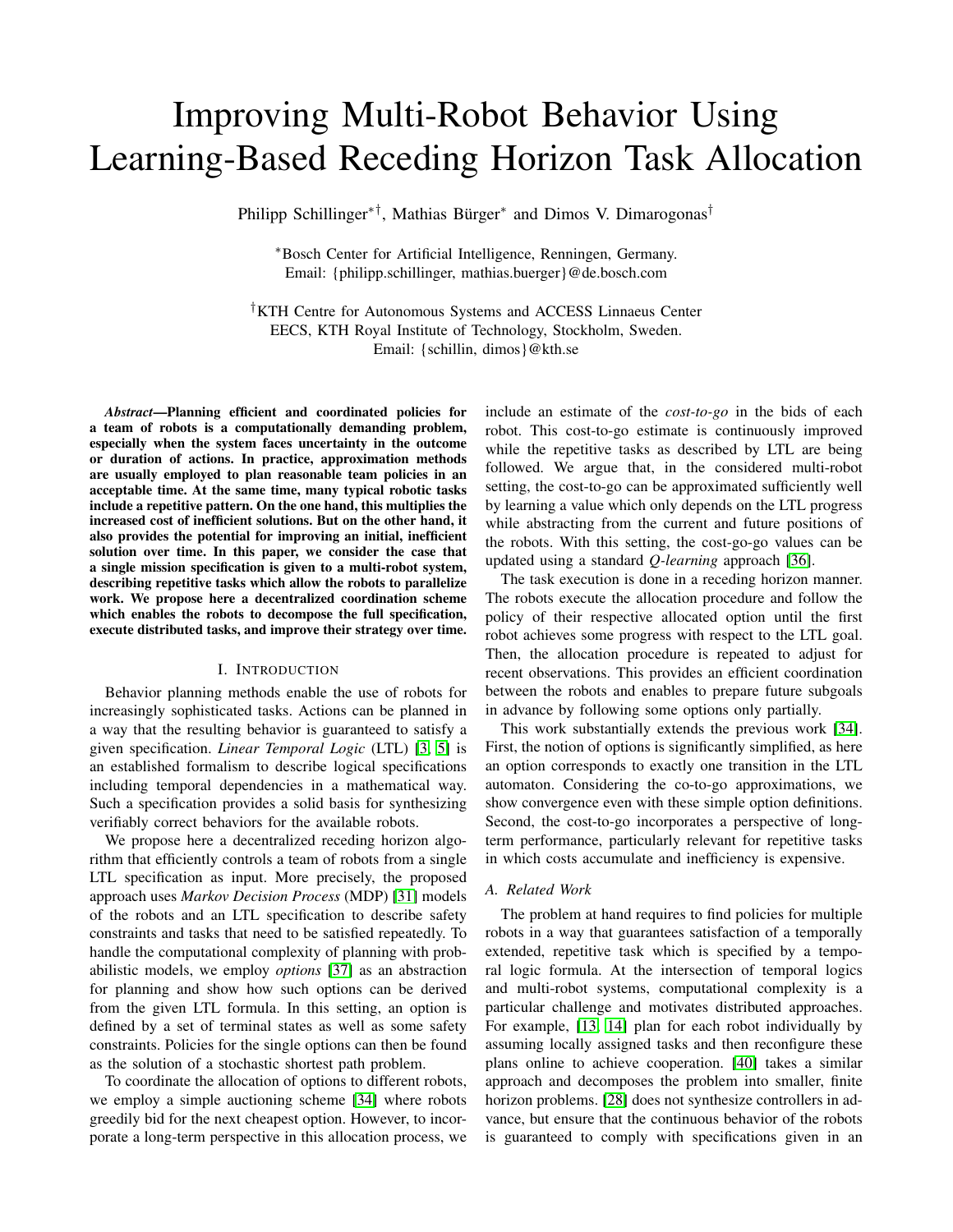*assume-guarantee* structure [\[27\]](#page-8-7). However, these approaches not only assume that an assignment of tasks to robots is known in advance, but also do not consider the efficiency of mission satisfaction. In contrast, [\[41\]](#page-9-3) forms a centralized product between the robots to optimize repeated satisfaction of a single goal proposition. [\[35\]](#page-9-4) avoids the expensive product by decomposing the mission into independent tasks, but only covers finite missions. Still, both approaches are centralized and assume deterministic actions.

To find policies in increasingly complex and uncertain environments, temporal logics can be used to guide a reinforcement learning process [\[22\]](#page-8-8). For example, [\[32\]](#page-8-9) demonstrates a temporal difference learning approach to satisfy a given LTL specification. [\[15,](#page-8-10) [1\]](#page-8-11) use batch Q-learning to increase the robustness of satisfying a temporal logic goal. Similarly, [\[21\]](#page-8-12) converts a temporal logic goal into a reward function. [\[20\]](#page-8-13) defines options [\[37\]](#page-9-0) to satisfy single atomic propositions in order to reduce the complexity of learning. [\[26\]](#page-8-14) defines options and uses neural networks to learn lowlevel controllers as well as high-level option activations. However, these approaches are limited to a single agent and do not consider the effects of multi-agent dependencies.

When extending learning to incorporate multiple agents, the varying policies of other agents are challenging for purely distributed learning approaches [\[8\]](#page-8-15). While this effect can be utilized when training a single agent [\[4\]](#page-8-16), it generally needs to be addressed for finding multi-agent policies. [\[12\]](#page-8-17) presents with the MAXQ framework a hierarchical approach to multi-agent reinforcement learning. [\[7\]](#page-8-18) employs a decentralized Monte Carlo Tree Search while agents communicate their policies. [\[23\]](#page-8-19) proposes that the agents learn a set of policies with full knowledge about the policies of other agents and then estimate which policy is followed by the others. [\[9\]](#page-8-20) demonstrates a model identification approach while conforming with temporal logic constraints. However, these approaches do not support goals given by a temporal logic formula and often require a learning phase in advance. To formally model the dependencies on other agents instead of learning them, [\[2\]](#page-8-21) proposes to use the DecPOMDP formalism [\[6\]](#page-8-22) and presents a way to incorporate options in this framework as opposed to considering an LTL specification. [\[25\]](#page-8-23) extends the approach by incorporating planning of policies for the explicitly modeled options.

Another efficient method to coordinate the allocation of tasks between multiple robots are decentralized auctions [\[19,](#page-8-24) [10\]](#page-8-25). For example, [\[42\]](#page-9-5) proposes an auction approach to cooperate in overlapping tasks based on a hierarchical structure. [\[16\]](#page-8-26) presents sequential single-item auctions as a particularly efficient coordination method. In our previous work [\[34\]](#page-8-3), we consider dependencies of auction tasks derived from temporal logic specifications. Specifically, efficient concurrent execution of dependent tasks requires attention. [\[29\]](#page-8-27) discusses three different termination schemes of concurrent action execution and [\[30\]](#page-8-28) presents an approach for generating concurrent plans in MDPs. [\[38,](#page-9-6) [24\]](#page-8-29) model concurrent cooperation of a two-arm manipulator with asynchronous activities. Still, optimizing concurrent execution while considering their interdependency is computationally expensive for an increasing number of agents.

To combine the advantages of both learning coordination and the auctions, we propose in this work a receding horizon scheme. The robots coordinate their next actions by auctioning while learning the desirability of their assignment for the team beyond the horizon to improve over time.

## *B. Preliminaries*

A *Linear Temporal Logic* (LTL) formula  $\phi$  over the propositions  $\pi \in \Pi$  with  $\pi \in \{\top, \bot\}$  is given inductively by the syntax  $[3, 5]$  $[3, 5]$ 

$$
\phi = \top \mid \pi \mid \neg \phi_1 \mid \phi_1 \land \phi_2 \mid \phi_1 \lor \phi_2 \mid \bigcirc \phi_1 \mid \phi_1 \mathcal{U} \phi_2
$$

where  $\phi_1$ ,  $\phi_2$  are itself LTL formulas.  $\top$ ,  $\bot$  denote the Boolean constants *true* and *false*, respectively. The operators  $\neg$  (negation),  $\wedge$  (conjunction), and  $\vee$  (disjunction) are Boolean and are extended by the temporal operators  $\bigcap$ (next) and  $U$  (until).

In LTL, the semantics of these operators are defined over sequences of sets of propositions  $\sigma : \mathbb{N} \to 2^{\Pi}$ . We say that a sequence  $\sigma(t)$  *satisfies*  $\phi$  at time t as given in the following and denoted by the operator  $\models$ .

- $\sigma(t) \models \top$  trivially holds
- $\sigma(t) \models \pi$  if proposition  $\pi \in \sigma(t)$
- $\sigma(t) \models \neg \phi_1$  if not  $\sigma(t) \models \phi_1$
- $\sigma(t) \models \phi_1 \land \phi_2$  if both  $\sigma(t) \models \phi_1$  and  $\sigma(t) \models \phi_2$
- $\sigma(t) \models \phi_1 \lor \phi_2$  if any of  $\sigma(t) \models \phi_1$  or  $\sigma(t) \models \phi_2$
- $\sigma(t) \models \bigcirc \phi_1$  if next  $\sigma(t+1) \models \phi_1$
- $\sigma(t) \models \phi_1 \mathcal{U} \phi_2$  if eventually  $\exists T \geq t : \sigma(T) \models \phi_2$  and until then  $\forall t' \in [t, T) : \sigma(t') \models \phi_1$

In addition to the above basic operators, we define the derived operators  $\Rightarrow$  (implication) as  $\phi_1 \Rightarrow \phi_2 := \neg \phi_1 \vee \phi_2$ ,  $\Diamond$  (eventually) given by  $\Diamond \phi_1 := \top \mathcal{U} \phi_1$ , and  $\Box$  (always) as  $\Box \phi_1 := \neg \Diamond \neg \phi_1.$ 

It is well-known [\[3,](#page-8-0) [5\]](#page-8-1) that an LTL formula  $\phi$  can be translated into a non-deterministic *Büchi Automaton* (BA) defined as follows.

Definition 1 (Büchi Automaton). *A Büchi automaton is a tuple*  $\mathcal{B} := (Q_{\mathcal{B}}, Q_{\mathcal{B},0}, \alpha_{\mathcal{B}}, \delta_{\mathcal{B}}, F_{\mathcal{B}})$ *, consisting of* (1) *a finite set of states*  $Q_B$ , (2) *a set of initial states*  $Q_{B,0} \subset Q_B$ ,  $(3)$  *an input alphabet*  $\alpha_B$ ,  $(4)$  *a non-deterministic transition relation*  $\delta_B \subseteq Q_B \times \alpha_B \times Q_B$ , (5) *a set of accepting states*  $F_{\mathcal{B}} \subset Q_{\mathcal{B}}.$ 

A run  $\rho: \mathbb{N}_0 \to Q$  is a sequence of states  $\rho = q_0 q_1 q_2 \dots$ and we say that a sequence  $\sigma$  *describes* a run  $\rho$  if it holds that  $(\rho(i-1), \sigma(i), \rho(i)) \in \delta_B$  for all  $i \in \mathbb{N}$ . The construction of a BA  $\beta$ , e.g. [\[11\]](#page-8-30), ensures that the following relation exists to its corresponding LTL formula  $\phi$ .

Definition 2 (Büchi Acceptance). *A sequence* σ *is* accepted *by the BA* B *constructed from* φ *if and only if there exists a run*  $\rho$  *described by*  $\sigma$  *such that*  $\rho(0) \in Q_{\mathcal{B},0}$  *and the set of accepting states* F<sup>B</sup> *is traversed infinitely often. In this case,*  $\rho$  *is called* accepting *and it holds that*  $\sigma \models \phi$ *.*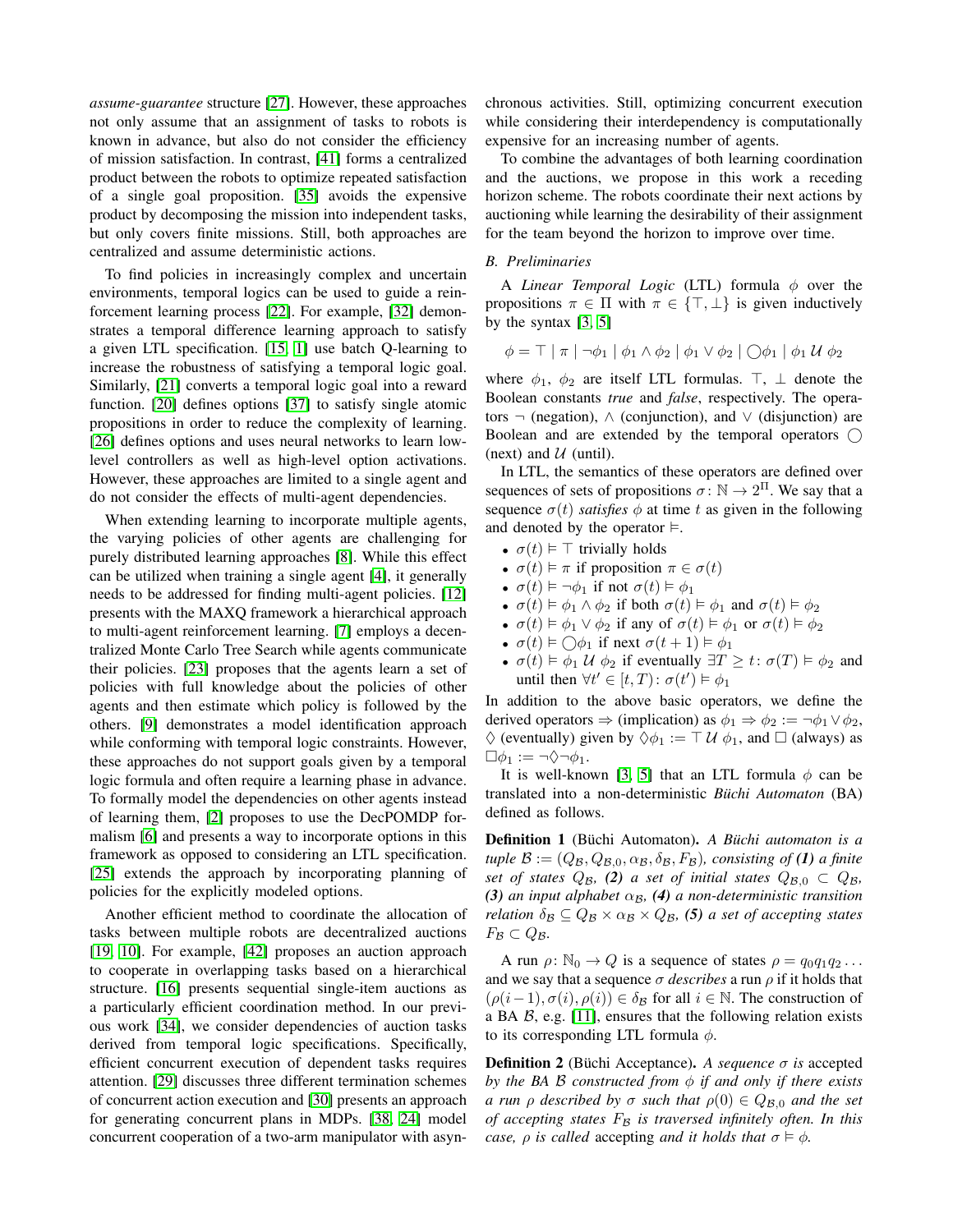

Fig. 1. Example BA for the formula  $\phi = \neg a \mathcal{U} \circ \wedge \Box (\Diamond (a \wedge \Diamond b) \wedge \Diamond d)$ . For a simplified illustration, propositions  $\{a, b, c, d\}$  are assumed to be mutually exclusive and infeasible transitions are not drawn. Also, selftransitions which are trivially true are omitted.

In particular, a run can be formulated as the concatenation of a finite *prefix* and an infinite *suffix* [\[3\]](#page-8-0). We call a prefix *safe* if there is a suffix such that the prefix can be extended to an accepting run. There exists a fragment of LTL called *syntactically co-safe LTL* (scLTL) [\[17\]](#page-8-31) for which a run  $\rho$  is accepting if its prefix is safe for every suffix.

## II. MODEL CONSTRUCTION

LTL is an established formalism to specify complex logical and temporally extended goals for a given system. As a basis for the presented algorithms, we first introduce how to relate such a goal with a probabilistic model of the system suitable for planning, learning, and multi-agent coordination.

# *A. Mission Formulation*

We restrict mission formulations to the fairly general subset of LTL which can be expressed as

$$
\phi = \phi_i \wedge \Box \phi_r \tag{1}
$$

where both  $\phi_i$  and  $\phi_r$  are scLTL formulas.  $\phi_i$  captures initial tasks which only have to be completed once.  $\phi_r$  formulates repetitive tasks which the robots need to satisfy repeatedly.

We construct finite automata for  $\phi_i$  and  $\phi_r$  independently. Specifically, we introduce a so-called *Cyclic Finite Automaton* (CFA) as follows in order to resemble the suffix-part of a BA and construct the CFA directly from  $\phi_r$ .

Definition 3 (Cyclic Finite Automaton). *The Cyclic Finite Automaton* C *is a tuple*  $C = (Q, q_0, \alpha, \delta, F)$ *, given by* (1) *a finite set of states*  $Q$ ,  $(2)$  *an initial state*  $q_0$ ,  $(3)$  *an input alphabet*  $\alpha$ , (4) *a deterministic transition relation*  $\delta \subset Q \times$  $\alpha \times Q$ , (5) *a set of accepting states F.* 

When a run  $\rho$  described by a sequence  $\sigma$  reaches an accepting state, we say that the CFA *accepts*  $\sigma$  and  $\rho$  is reset to the initial state  $q_0$  of the CFA. If  $\rho$  is reset multiple times (or infinitely often), we say that  $\sigma$  is accepted multiple times (or infinitely often). An example of a BA and the CFA for the respective  $\phi_r$  is shown in Figures [1](#page-2-0) and [2.](#page-2-1)

The relation between a CFA  $\mathcal{C}_{\phi}$  for  $\phi_{\rm r}$  and a BA  $\mathcal{B}_{\phi}$  for  $\phi$  with the structure [\(1\)](#page-2-2) can formally be shown as follows.

<span id="page-2-3"></span>**Proposition 1** (Equivalent Acceptance). Let  $\sigma = \sigma_p \sigma_s$  be *a* sequence with a finite prefix  $\sigma_p$  and an infinite suffix  $\sigma_s$ . *Furthermore, let*  $\sigma_p$  *be a safe prefix for*  $\phi$  *and*  $\sigma_p \vDash \phi_i$ *. Then,*  $\sigma$  *is accepted by*  $\mathcal{B}_{\phi}$  *if and only if*  $\sigma_s$  *is accepted by* C<sup>φ</sup> *infinitely often.*

<span id="page-2-1"></span>

<span id="page-2-0"></span>Fig. 2. CFA corresponding to the BA in Fig. [1,](#page-2-0) i.e., for the formula  $\phi_{\rm r} = \Diamond (a \land \Diamond b) \land \Diamond d.$ 

*Proof:* First, observe that  $\sigma_p \models \phi_i$  if and only if there exists a run  $\rho_{\rm p}^{\rm B}$  described by  $\sigma_{\rm p}$  which reaches an accepting state of  $\mathcal{B}_{\phi}$ . For the *only if*-direction, assume that  $\sigma$  is accepted by  $\mathcal{B}_{\phi}$ . Then, every consecutive accepting loop in  $\mathcal{B}_{\phi}$  described by the continuation of  $\sigma_{\rm p}$  fulfills  $\phi_{\rm r}$  and consequently, describes an accepting run in  $C_{\phi}$ . For the *if*direction, assume that  $\sigma_s$  is accepted by  $\mathcal{C}_{\phi}$  infinitely often and consider that  $\sigma = \sigma_{\rm p} \sigma_{\rm s}$  would not be accepted by  $\mathcal{B}_{\phi}$ . Since  $\rho_{\rm p}^{\rm g}$  reaches an accepting state, this would imply that  $\sigma_{\rm s}$ violates  $\Box \phi_r$  eventually and thus, contradict the assumption. Consequently, the equivalence follows.

Throughout this paper, we do not use the BA of an LTL mission directly. Instead, we focus for clarity of presentation and without loss of generality on the suffix as represented by a CFA. Nevertheless, note that the prefix of  $\phi$  can be trivially incorporated when considering a different automaton structure during the first iteration and then continuing with the CFA. In particular, the automaton for the first iteration is obtained by following the BA to an accepting state and then resetting to the initial CFA state.

<span id="page-2-2"></span>Remark. We make the limitation to [\(1\)](#page-2-2) for the following technical reason: most common LTL-to-automaton translators reduce the size of a BA as much as possible and remove states which are redundant for acceptance. However, this optimization may exclude some trajectories which are desirable when considering each accepting loop separately. For example, in Figure [1,](#page-2-0) only the order  $a, d, b$  leads back to the accepting state while the order  $a, b, d$  is not recognized as an accepting loop until a further occurence of b.

# *B. System and Problem Definition*

We model a robot in the environment as a probabilistic dynamical system. At each iteration  $k \in \mathbb{N}$  the system has a state  $s_k \in S$  and can select an action  $a_k$  from a set of possible actions A. The *transition kernel*  $P_{a_k}(s_{k+1}, s_k) =$  $Pr(s_{k+1}|s_k, a_k)$  is the probability that action  $a_k$  in state  $s_k$ transitions to the subsequent state  $s_{k+1}$ . For each transition, the function  $c: S \times A \to \mathbb{R}_{>0}$  is an expected immediate cost, i.e.,  $c(s_k, a_k)$  is the cost incurred when action  $a_k$  is chosen in state  $s_k$ . Finally, let  $\Pi$  be a set of atomic propositions. A *labeling function*  $\lambda: S \to 2^{\Pi}$  assigns to every state a label. In the following, we will refer to the tuple  $\mathcal{M} =$  $(S, A, P, c, \Pi, \lambda)$  as a *labeled Markov Decision Process*.

Given an initial state  $s_0 \in S$  and a sequence of actions  $a_0, a_1, \ldots, a_{K-1}$ , the dynamical system will generate a probabilistic trajectory  $s_1, s_2, \ldots, s_K$ . The corresponding *sequence*  $\sigma$  to this trajectory is then  $\sigma = \lambda(s_1), \ldots, \lambda(s_K)$ .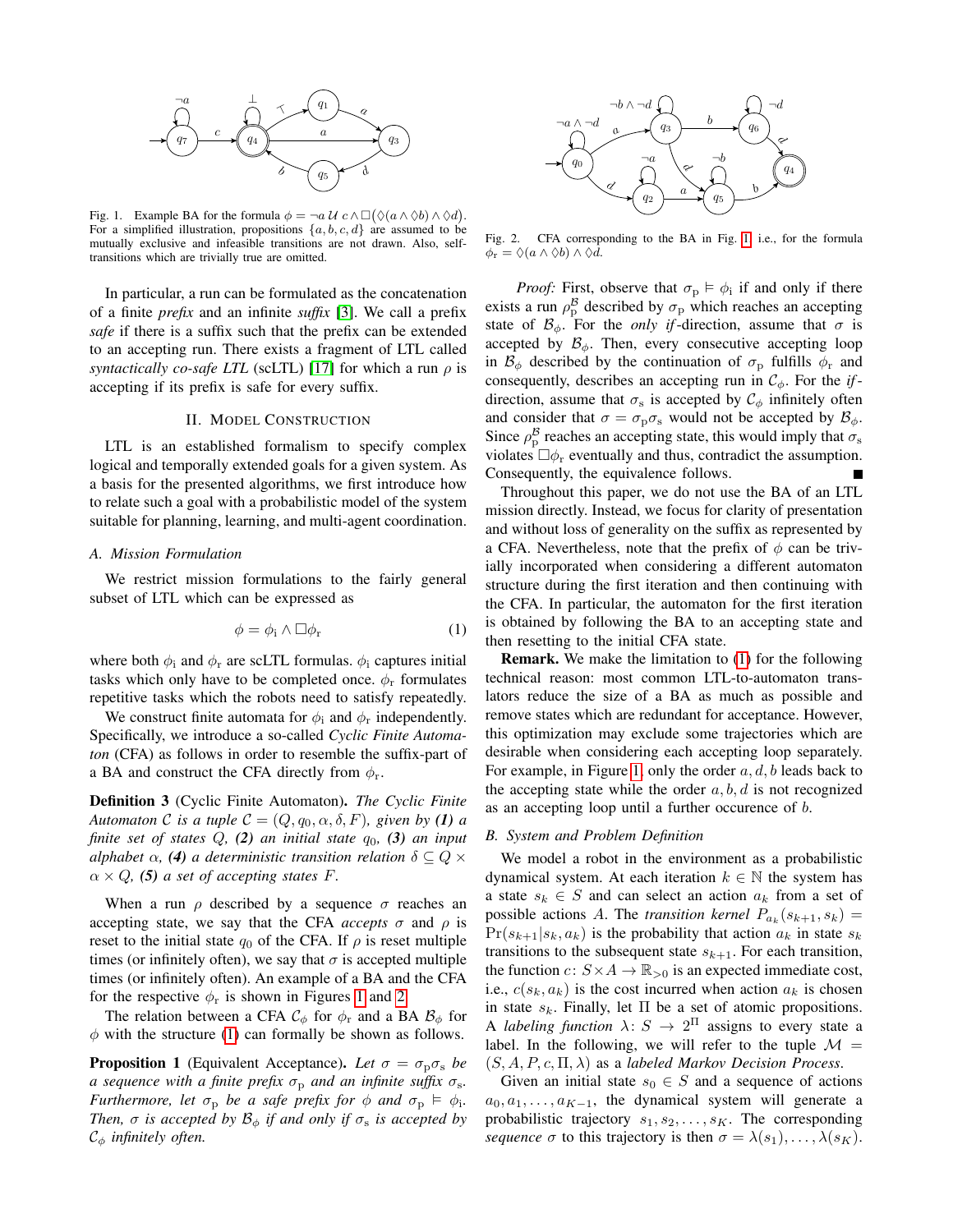For the purpose of this paper, it is most useful to give a particular interpretation to the above dynamics, motivated by robot navigation problems. Specifically, we consider as cost  $c(s_k, a_k)$  the duration of an action  $a_k$ . Note that this is a slight variation of the standard MDP setting [\[31\]](#page-8-2), where usually one iteration corresponds to one time instant.

The notion of *time* needs particular attention in a multiagent setting. For an analysis purpose, we introduce here a continuous, global reference time  $t \in \mathbb{R}_{\geq 0}$ . Suppose that, at global time t, a robot r is in state  $s_k^r$  and initiates action  $a_k^r$ . We denote  $s^r(\tau) = s_k^r$  for all  $\tau \in [t, t + c_k^r)$  where  $c_k^r = c(s_k^r, a_k^r)$ . That is, in the global time, we assume that a robot is in its originating state until the new state is reached.

A global time allows us to introduce a *team trajectory* s(t). Consider a team of n robots  $R = \{r_1, \ldots, r_n\}$ , each modeled by a labeled MDP  $\mathcal{M}^{r_i}$  over the same set of atomic propositions Π. We assume throughout this work that the robots' MDPs are independent of each other, that is, we assume the dynamics of the robots are decoupled. The team state at global time t is thus  $s(t) = (s^1(t), \ldots, s^n(t))$ . A sequence of time instances  $\theta = t_0 t_1 \dots$  then denotes the times  $t_k$  at which the state  $s(t)$  changes, that is, at least one robot reaches a new state. Consequently, a team trajectory is a sequence of states  $s(t_0)s(t_1) \dots$  at times  $t_k$ . Finally, a *team sequence* is given accordingly by  $\sigma$  =  $(\lambda(s^1(t_0)), \ldots, \lambda(s^n(t_0)))(\lambda(s^1(t_1)), \ldots, \lambda(s^n(t_1))) \ldots$ 

We conclude by formulating the objective addressed in this paper based on the above definition of a team sequence. Let  $\sigma(t_k)$  be the team sequence from the start  $t_0$  to time instant  $t_k$ , and let  $\rho(t_k)$  be a run in the CFA C of the mission  $\phi_r$  described by  $\sigma(t_k)$ . Further, define a sequence of time instances  $\Theta := T_0, T_1, \dots$  with  $\Theta$  being a strict subsequence of  $\theta$  where  $T_\ell$  is the time such that the run  $\rho(T_\ell)$  reaches an accepting state  $q \in F$  for the  $\ell$ -th time and  $T_0 := t_0$ .

Problem 1. *Given a team of robots* R*, where each robot is* modeled as a labeled MDP  $\mathcal{M}^{r_i}$ , and an LTL mission spec*ification* φ *as in Equation* [\(1\)](#page-2-2)*; minimize the time between repeated visits of an accepting state, given by*

$$
\Theta_{\Delta}(\ell) = T(\ell) - T(\ell - 1). \tag{2}
$$

### *C. Option Definition*

To achieve the above objective in a computationally tractable way, we introduce a layer of abstraction which allows to plan specific actions for the robots individually on the lower layer while coordinating their progress towards goal satisfaction on the higher layer. Instead of forming a product between the MDP and an abstract automaton like the CFA, as for example done by [\[18\]](#page-8-32), we follow the idea of *options* defined over an MDP [\[37\]](#page-9-0).

A policy  $\pi: S \to A$  for an MDP M defines a mapping from a state  $s \in S$  to a desirable action  $a \in A$  and consequently, produces a sequence of actions  $a_0, a_1, \ldots, a_{K-1}$ given an initial state, as discussed before. We call a policy *safe* if it guarantees that a given Boolean constraint  $\varphi_c$  is never violated and a Boolean goal  $\varphi_{\rm g}$  is satisfied eventually.

In this paper, we are specifically interested in condition pairs ( $\varphi_c, \varphi_g$ ) which reflect transitions in the CFA. For a transition from q to q', the condition  $\varphi_c$  is given by the self-transition at q to guarantee that  $q$  can remain the active state until the transition has been completed, i.e., until the policy terminates. Accordingly, the goal  $\varphi_{\rm g}$  is given by the respective condition to transition to  $q'$ .

We call a transition in the CFA *admissible* in the case that it admits a policy which is safe with probability 1. We assume that for every state q there exists at least one admissible transition and do not consider non-admissible transitions in the following. For an admissible transition, a safe policy to the states in M which satisfy  $\varphi_{g}$  can be constructed by removing all actions from  $M$  which have a non-zero probability of ending in a state that violates  $\varphi_c$ .

Starting at a state  $s_0 \in S$  with the safe policy  $\pi$ , a probabilistic duration can be stated as

<span id="page-3-0"></span>
$$
d(s_0) = \sum_{k=0}^{K-1} c(s_k, \pi(s_k))
$$
 (3)

with the final state  $s<sub>K</sub>$  denoting a state which satisfies the goal condition  $\varphi_{\rm g}$ . To summarize, we define one *option* for each transition in the CFA as follows.

<span id="page-3-1"></span>**Definition 4** (Option). An option is given by the tuple  $o =$  $(q, q', \beta, \pi, d)$  *where* (1)  $q \in Q$  *is the originating state in the CFA with a self-transition condition*  $\varphi_c$ , (2)  $q' \in Q$  *is the goal state in the CFA to which a transition is permitted when a* condition  $\varphi_{g}$  *is satisfied,* (3)  $\beta \subseteq S$  *is the termination set of the option, given by*  $\beta = \{s \in S : \lambda(s) \models \varphi_{g}\},\$  (4)  $\pi$  *is a safe policy ensuring that* β *will be reached and* ϕ<sup>c</sup> *holds until then,* (5)  $d: S \to \mathbb{R}_{\geq 0}$  *is a random function, mapping an initial state distribution over* S *to the expected duration of this option as given by Equation* [\(3\)](#page-3-0)*.*

# III. TASK COORDINATION

<span id="page-3-3"></span><span id="page-3-2"></span>Based on the above definitions, we now describe the distributed option allocation approach, synchronously followed by all robots, to coordinate the subsequent asynchronous execution. The idea is similar to [\[34\]](#page-8-3) and extends the finite *SSO auctions* presented there. In particular, we propose a sequential auctioning algorithm called *Cyclic Single-Option Auctions* (CSO), as summarized by Algorithm [1.](#page-4-0) Each robot plans a policy for each option and submits bids which incorporate both the expected option duration and their approximated cost-to-go at the target state of the option. In the next auction round, the robots then consider the updated CFA state and allocate subsequent options until all robots are assigned at least one option.

Let  $t_0$  be the time instant at which the allocation procedure starts. Each robot is in a state  $s^{r}(t_0)$  of its MDP  $\mathcal{M}^r$  and the whole team is in a joint CFA state  $q(t_0)$ , i.e., the initial system state is  $(q(t_0), s^1(t_0), \ldots, s^n(t_0))$ . Throughout subsequent auction rounds of the algorithm, the robots track a predicted CFA state  $q_c$  to anticipate completion of options which have been allocated in previous rounds. Furthermore, the robots predict future MDP states as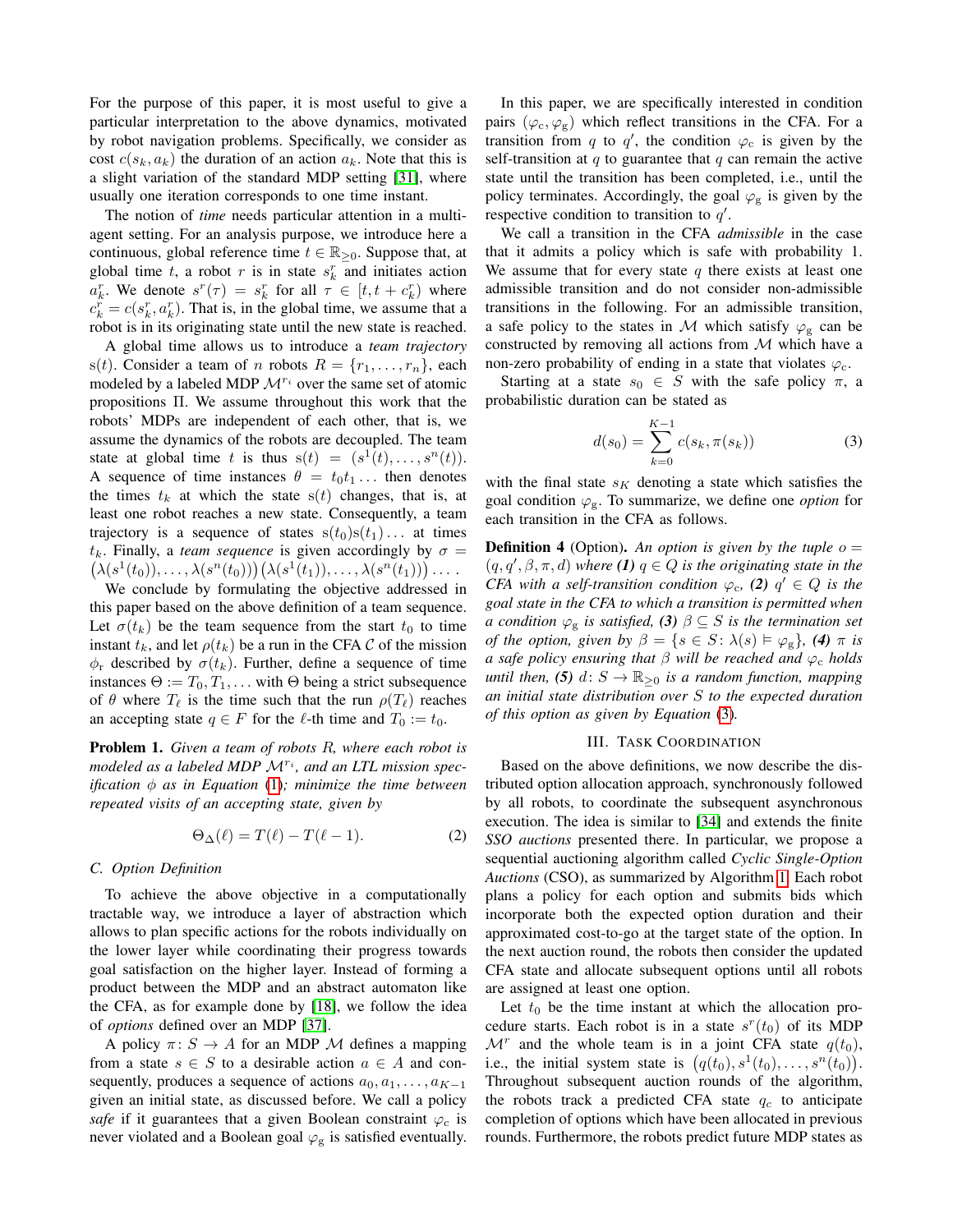Algorithm 1 Cyclic Single-Option Auctions (CSO)

<span id="page-4-0"></span>**Model:** Robot MDP  $M$ , CFA  $C$ , team of robots  $R$ **Input:** CFA state  $q_c$ , robot state  $s_0$ **Output:** Next option  $o$  for the executing robot  $\rho$ 

# Notation Remarks:

 $\rho \in R$  – the robot which executes this algorithm

 $D_r$  – total duration of options assigned to robot  $r \in R$ 

1:  $\widehat{s}(s_0) \leftarrow 1$ ;  $\widehat{s}(s) \leftarrow 0$ ,  $\forall s \neq s_0$ 2:  $D_r \leftarrow 0, \forall r \in R$ 3: while  $\exists r \in R : D_r = 0$  do  $\blacktriangleright$  Evaluate available options, c.f. Fig. [3](#page-4-1) 4: for all  $q_i \in Q$ :  $(q_c, \cdot, q_i) \in \delta$  do 5:  $o_i \leftarrow constructOption(q_c, q_i)$   $\triangleright$  Def. [4](#page-3-1) 6:  $\Delta_i^{\rho} \leftarrow \max\left(\bigcup_{r \neq \rho} \{D_r\} \cup \{D_{\rho} + \bar{d}_{o_i}^{\rho}\}\right)$  $\blacktriangleright$  Select best assignment of next task 7:  $B \leftarrow syncBids(\lbrace b_i^{\rho} := \Delta_i^{\rho} + \mathbf{V}(q_i), \forall i \rbrace) \triangleright \text{Eq. (4)}$  $B \leftarrow syncBids(\lbrace b_i^{\rho} := \Delta_i^{\rho} + \mathbf{V}(q_i), \forall i \rbrace) \triangleright \text{Eq. (4)}$  $B \leftarrow syncBids(\lbrace b_i^{\rho} := \Delta_i^{\rho} + \mathbf{V}(q_i), \forall i \rbrace) \triangleright \text{Eq. (4)}$  $8:$  *←*  $argmin(B)$  $\blacktriangleright$  Predict state after executing the assigned task 9:  $q_c \leftarrow q_{i^*}; D_{r^*} \leftarrow \Delta_{i^*}^{r^*}$ <br>
10: **if**  $r^* = \rho$  **then** 11: **if** o not set **then**  $o \leftarrow o_i$ 12:  $\hat{s} \leftarrow updateState(\hat{s})$ 13: return o

resulting from assigned options during the procedure. This prediction is denoted by  $\hat{s}: S \to [0, 1]$  with  $\sum_{s \in S} \hat{s}(s) = 1$ <br>and is initialized with  $\hat{s}(s(t_0)) := 1$ and is initialized with  $\hat{s}(s(t_0)) := 1$ .

In each round of the auctioning process, each robot  $r$ constructs an option  $o_i$  for each  $q_i$  to which a transition from  $q_c$  exists and estimates the expected duration  $\bar{d}_{o_i}^r :=$  $\mathbb{E}_{\widehat{s}}\left[d_{o_i}^r(s)\right]$  over the state estimate  $\widehat{s}^r$ . Figure [3](#page-4-1) illustrates the different options which form the bids for an auction round different options which form the bids for an auction round. To calculate the corresponding bid, for example for option  $o_2^1$ , a safe policy  $\pi_2^1$  is planned for the constraints  $\varphi_{11}$  and the goal condition  $\varphi_{12}$ . This policy is then used along with the state estimate  $\hat{s}^1$  to calculate the option duration  $\bar{d}_2^1$ .<br>To reflect potential dependencies on previous options.

To reflect potential dependencies on previous options, we follow the idea of [\[34,](#page-8-3) Lem. 4] and calculate an expected total duration  $\Delta_i^r$ . In the above example, the duration  $\Delta_2^1$ after which option  $o_2^1$  is expected to terminate is given by  $\Delta_2^1 = \max\{\overline{D}_1 + \overline{d}_2^1, D_2\}$  with  $D_r$  denoting the duration of all options already assigned to robot  $r$ . This process of determining the expected durations  $\Delta_i^r$  is done in parallel by each robot  $r$  for all of the target states  $q_i$ .

To select the winning bid, we consider here an additional parameter  $V: Q \to \mathbb{R}_{\geq 0}$  that will later on allow us to consider the long-term performance. In particular, we associate to each CFA state q a single  $V(q)$  to estimate how preferable it is to transition to the respective  $q$ . Further details on V and how the value is determined is discussed in Section [IV.](#page-4-3)

Consequently, the bid of robot  $r$  for target  $q_i$  is given by

$$
b_i^r = \Delta_i^r + \mathbf{V}(q_i) \tag{4}
$$

where  $q_i$  denotes the logic end state of an option. The bids  $b_i^r$  are then communicated between the robots, as

<span id="page-4-1"></span>

Fig. 3. Illustration of the considered options with  $o_i^r$  denoting the option by robot  $r$  to reach  $q_i$ , here for two robots and two target states.

denoted by the  $syncBids(·)$  directive, and a winning option is determined. Finally, the anticipated team progress  $q_c$  is updated and the assigned robot updates the physical state in which the assigned option is expected to terminate, denoted by updateState( $\cdot$ ). Note that this anticipation of  $q_c$  requires for consistency during execution that only the first assigned option is allowed to terminate, while other robots can only "prepare" by following their options up to a certain extent. However, a discussion thereof is deferred to Section [V.](#page-5-0)

Furthermore, note that reaching an accepting state does not terminate Algorithm [1.](#page-4-0) Instead, the CFA is reset to its initial state and is traversed again as discussed in Proposition [1.](#page-2-3) The algorithm terminates only if all robots are assigned at least one option. The following result shows that this happens always after a finite number of iterations.

Theorem 1 (Termination). *Under the assumption that (1) the duration of an option is bounded from below by some* dmin > 0*, (2) for every robot there exists at least one admissible option, and (3) the value function* V *is nonnegative and finite, then, after a finite number of iterations of Algorithm [1,](#page-4-0)*  $D_r > 0$  for all  $r \in R$  and the algorithm terminates.

*Proof:* The total cost  $D = \sum_{r \in R} D_r$ , given by the sum of the costs of all robots, increases by a minimum amount during each iteration as given by  $d_{\min}$ . A robot  $\rho$  with  $D_{\rho} =$ 0 will then have the winning option after a finite number of iterations of Algorithm [1](#page-4-0) if there exists an option  $o_i^{\rho}$  of this robot with finite duration  $\bar{d}_{o_i}^{\rho}$  and finite value  $\mathbf{V}(q_i)$ of the target state  $q_i$ . Consequently,  $D_r > 0$  for all r and Algorithm [1](#page-4-0) terminates as given by line 3.

Assumptions (1) and (2) are clearly natural in a physical system and do not limit practical applicability of the algorithm. Assumption  $(3)$  is given by the update design of V as discussed in the following section.

# IV. COST-TO-GO APPROXIMATION

<span id="page-4-3"></span><span id="page-4-2"></span>For the auction process in Algorithm [1,](#page-4-0) each agent computes for all its available options the duration  $d_i^r$  and the cost-to-go estimate  $V(q_i)$  of target state  $q_i$ . Specifically,  $d_i^r$  is the expected duration of the policy execution starting at the current robot state  $s^r$  to a termination state of the respective option. Due to the stochasticity of the setting, subsequent physical states are generally a random variable, but the option terminates only in one specific logic state. In fact, even among multiple robots, only one specific next team CFA state  $q'$  follows from the parallel option execution of the robots. While this aspect is discussed in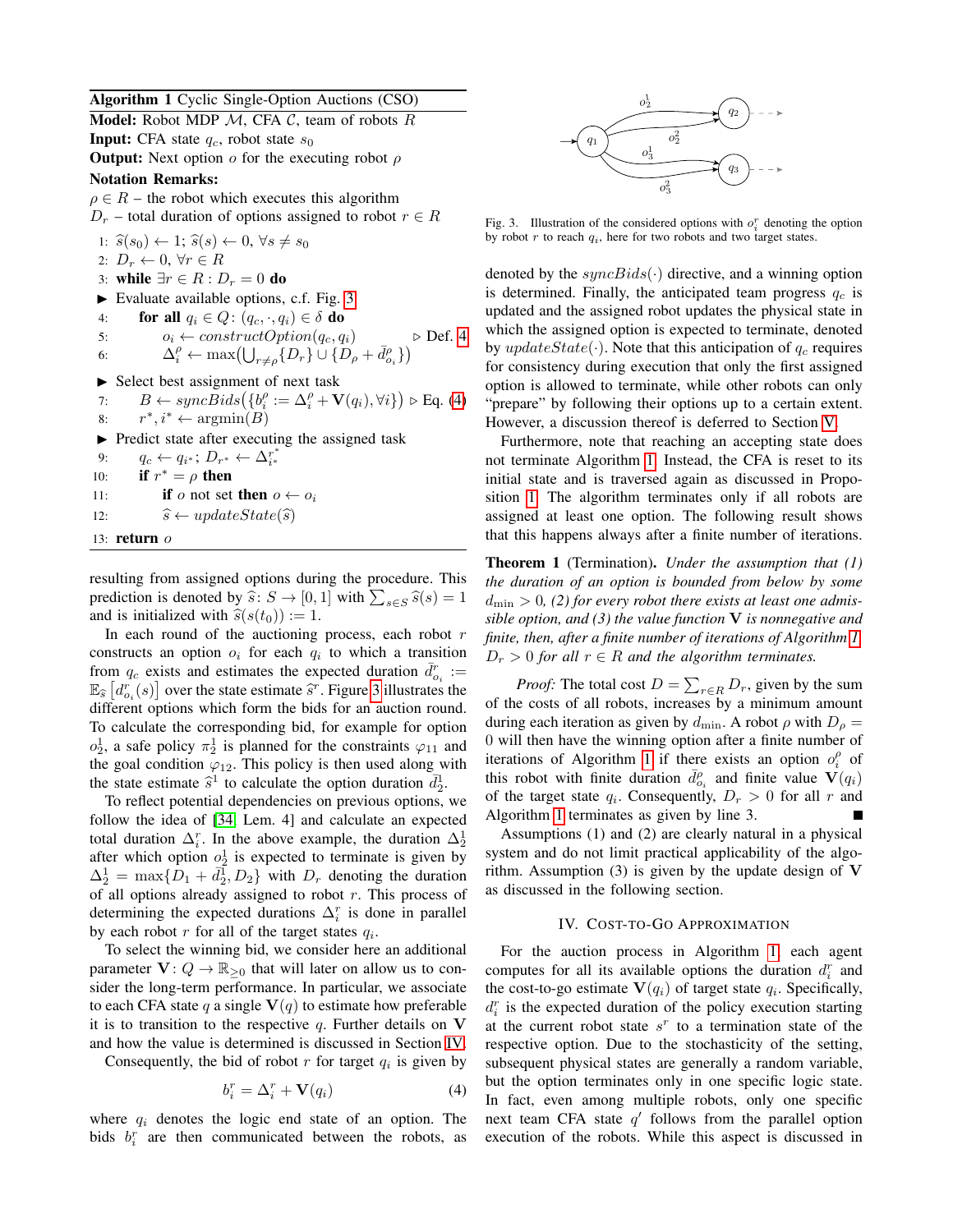detail in Section [V,](#page-5-0) recall that Algorithm [1](#page-4-0) sequentially assigns options to the robots while updating an anticipated progress. As such, only the option which is assigned first can cause a CFA transition upon termination.

Consequently, one can consider only the option which terminates first when approximating the cost-to-go V and thus, study single option execution rather than a parallel execution of options. The other options can instead be seen as changing the initial state of the subsequent options and only become relevant after future executions of Algorithm [1.](#page-4-0)

Following this idea, the randomness of an option duration  $d_i^r$  can then be understood as not only being a result of stochastic dynamics, but also according to an unknown underlying distribution regarding the initial state of  $r$  when the option starts. Here, this distribution is reflected by observed starting states during repeated executions of the mission and we use  $V$  in the following to estimate the longterm cost-to-go only over the logic states Q rather than over the full team product state space  $Q \times S^1 \times \ldots \times S^n$ , especially since the latter becomes intractable for large  $n$ .

In this setting, the problem reduces to a shortest path problem with random cost through the CFA. The duration of completing one transition in the CFA is the duration of an option with the expectation  $\bar{d}_o = \mathbb{E}_s [d_o^r(s^r)]$ . The Bellman equation for this shortest path problem is

$$
\mathbf{V}^*(q) = \min_{o \in O(q)} \left( \bar{d}_o + \mathbf{V}^*(q') \right) \tag{5}
$$

with boundary conditions  $V^*(q) = 0$  for all  $q \in F$  and  $q'$ being the logic goal state of option  $o \in O(q)$  where  $O(q)$ denotes the set of possible options at CFA state  $q$ .

In our setting, the durations  $\overline{d}_o$  are unknown and  $V^*$  can only be approximated by observing  $d_o^r$  from samples obtained online. In particular, we obtain samples for choosing a particular option at a logic state. Accordingly, we update a Q-function [\[36\]](#page-9-1) given by  $\mathbf{Q}: Q \times Q \to \mathbb{R}_{\geq 0}$ , which reflects the approximated cost-to-go when selecting an option  $o$  in state q. Then, an estimate  $V_k$  of the cost-to-go  $V^*$  at some iteration k can be derived from  $\mathbf{Q}_k$  by

$$
\mathbf{V}_k(q) = \min_{o \in O(q)} \mathbf{Q}_k(q, o) \tag{6}
$$

for all CFA states q and options  $o \in O(q)$  available at q. Note that we do not directly use  $\mathbf{Q}_k(q, o)$  during the assignment in Algorithm [1](#page-4-0) since the expected durations for the respective options are calculated explicitly.

Upon option completion, one duration sample  $d_k \sim d_o^r$  is observed and a temporal difference update is performed as

$$
\mathbf{Q}_{k+1}(q, o) = \mathbf{Q}_k(q, o)
$$
  
+  $\alpha_k \Big[ d_k + \mathbf{V}_k(q'_o) - \mathbf{Q}_k(q, o) \Big]$  (7)

with a nonnegative step-size parameter  $\alpha_k$  that decreases for larger k. If  $q \in F$ , we set  $\mathbf{Q}(q, o) := 0$  for all options o. The following can then be established [\[39,](#page-9-7) Lem. 9, Thm. 4].

<span id="page-5-4"></span>**Proposition 2** (Convergence). *Suppose that*  $Q_0(q, o) \geq 0$ *for all* q *and* o,  $\mathbf{Q}_0(q, o) = 0$  *for all* o *where*  $q \in F$ ,

| <b>Algorithm 2 Receding Horizon Concurrent Execution</b> |
|----------------------------------------------------------|
| <b>Input:</b> CFA $\mathcal{C}$ , physical state $s^r$   |

<span id="page-5-3"></span>

|     | 1: $q_1 \leftarrow q_0$ ; $t_1 \leftarrow getCurrentTime()$          |                                |  |
|-----|----------------------------------------------------------------------|--------------------------------|--|
|     | 2: for $k \in 1, 2, $ do                                             |                                |  |
|     | 3: $o \leftarrow CSO(q_k, s^r)$                                      | $\triangleright$ Alg. 1        |  |
|     | 4: $\tilde{\pi} \leftarrow addWait(\pi)$                             |                                |  |
|     | Execute policy until termination set is reached                      |                                |  |
| 5:  | while not interrupted do                                             |                                |  |
| 6:  | $s^r \sim P_{\tilde{\pi}}(\cdot, s^r)$                               | $\triangleright$ Follow policy |  |
| 7:  | if $s^r \in \beta$ then                                              |                                |  |
| 8:  | sendInterrupt()                                                      |                                |  |
| 9:  | $q_{k+1} \leftarrow q'$<br>$\triangleright$ Team progress update     |                                |  |
|     | $\triangleright$ Update cost-to-go estimate for all robots           |                                |  |
| 10: | $t_{k+1} \leftarrow getCurrentTime()$                                |                                |  |
| 11: | $d_k \leftarrow t_{k+1} - t_k$                                       |                                |  |
| 12: | $\mathbf{V}_k(q_k) \leftarrow update(d_k, o, q_k) \geq Eq. (6), (7)$ |                                |  |

and  $d_o^r(s) \geq 0$ . Then, the sequence of iterates  $\{Q_k\}$  is *bounded and*  $\mathbf{Q}_k(q, o)$  *converges with probability 1 such that*  $\mathbf{V}^*(q) = \min_{o \in O(q)} \mathbf{Q}(q, o)$  *for all q.* 

Please note that it is natural to assume in our setting that all durations are nonnegative and that the cost-to-go is zero for accepting states. In particular, a minimal duration  $d_{\min} >$ 0 can be assumed in a physical system like ours.

#### <span id="page-5-0"></span>V. RECEDING HORIZON CONCURRENT EXECUTION

<span id="page-5-5"></span>While the system is running, we propose to use the auction algorithm and the cost-to-go estimate in a receding horizon fashion. The robots follow the execution scheme described in Algorithm [2.](#page-5-3) At each iteration  $k$ , the robots observe the joint CFA state  $q_k$  as well as their own physical state  $s^r$ . Starting from these states, the robots perform the CSO algorithm (Alg. [1\)](#page-4-0) to determine the next option.

<span id="page-5-1"></span>To ensure consistency as noted in Section [III,](#page-3-2) meaning that only the option assigned first is allowed to terminate and that no option which assumes an anticipated progress violates the LTL specification in the current state, the policy of each robot has to be slightly adjusted. This is done by adding so-called *wait* actions in the following way. For every state-action pair, it is checked whether one of its target states violates the self-loop condition  $\varphi_k$  of the current CFA state  $q_k$ . If so, the respective action is substituted by a wait action, which ensures that the robot stays in its respective state and does not violate  $\varphi_k$ . As a desired side-effect resulting from the determinism of the CFA, this guarantees that only the first option can terminate and consequently, adds robustness regarding communication delay. We denote this adjustment process  $addWait(\cdot)$ , which maps a policy  $\pi$  to a policy  $\tilde{\pi}$ containing only actions not violating the condition  $\varphi_k$ .

<span id="page-5-2"></span>Every robot then executes its option by following the policy  $\tilde{\pi}$  as illustrated in Figure [4.](#page-6-0) Note that this applied interruption scheme corresponds to  $T_{\text{any}}$  in the formalism of [\[29\]](#page-8-27). When the first robot reaches a termination state  $s \in \beta$ , all other robots are sent an interruption signal, denoted by  $sendInterrupt(),$  to stop their execution. At the same time,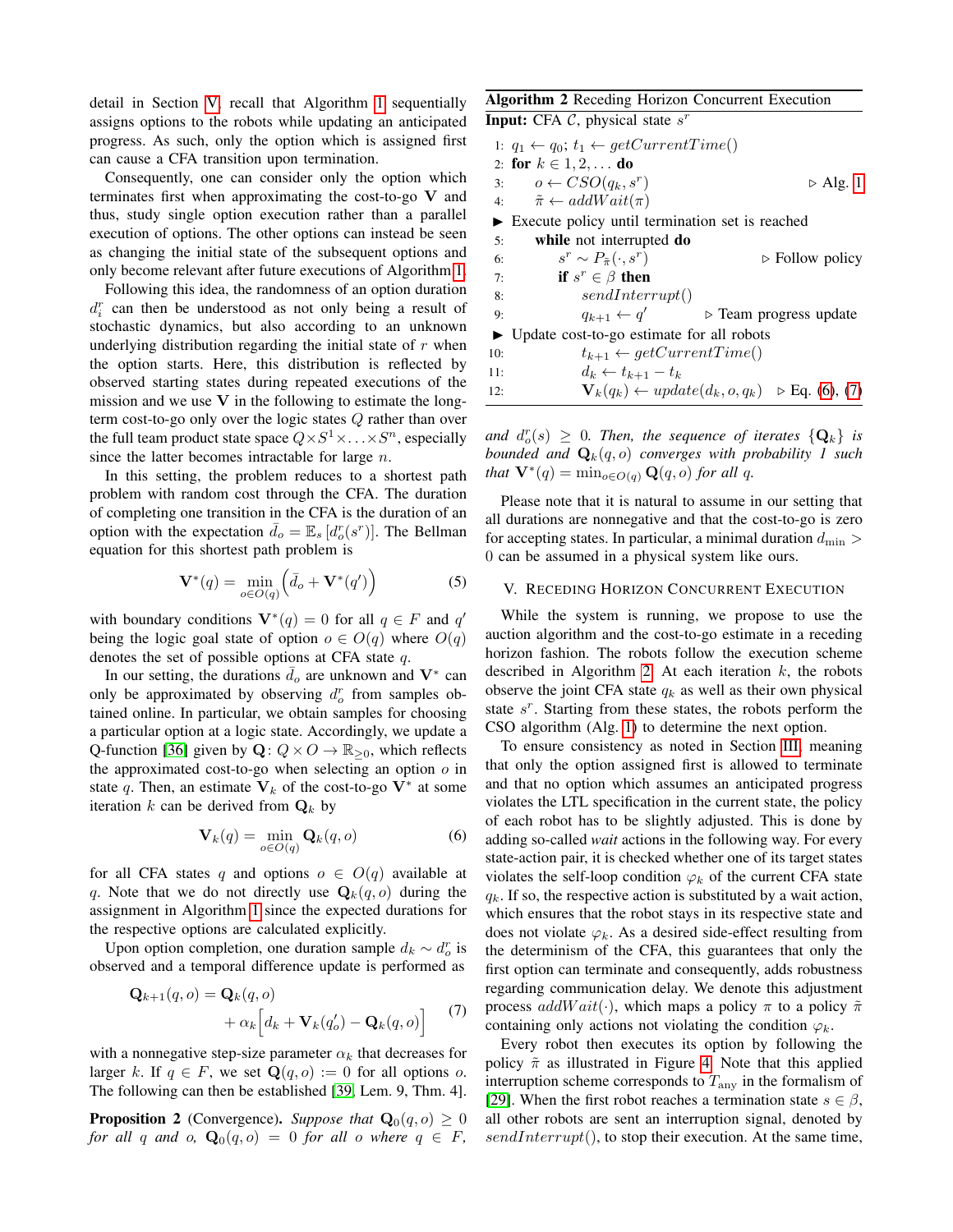

Fig. 4. Option interruption scheme for time progressing from left to right. Only the first option is allowed to terminate and will interrupt all others. The robots do not communicate before the interrupt signal and subsequently, option allocation is updated by following again the CSO algorithm.

the team CFA state of the next iteration  $q_{k+1}$  is set to the goal state  $q'$  of the respective option and is synchronized between the robots. Recall that in the CFA, the state is reset to the initial state whenever an accepting state is reached.

The value function  $V_k(q_k)$  is updated according to Equa-tions [\(6\)](#page-5-1) and [\(7\)](#page-5-2) where the duration  $d_k$  is determined by measuring the time required for performing iteration  $k$ . For simplicity, we assume here that  $V$  and  $Q$  are updated by the robot which terminates its option. However, in practice, each robot can update these values based on the received interrupt signals without further communication.

Following the receding horizon scheme, the task coordination procedure (Alg. [1\)](#page-4-0) is executed again after an interrupt and the next options are selected. This repeated coordination allows the robot to account for the stochastic dynamics and adjust their task allocation whenever reasonable.

Algorithm [2](#page-5-3) produces a trajectory over team states  $s(t)$ and thus, a team sequence  $\sigma$  of the labels of states s(t) for all t while the robots are operating. Indeed, the generated team sequence satisfies the specified LTL mission formulation  $\phi$ .

Theorem 2 (Correctness). *From any initial team state*  $(s<sup>1</sup>,...,s<sup>n</sup>)$  *that does not violate the initial conditions of* φ*, Alg. [2](#page-5-3) generates a team sequence which satisfies* φ*.*

*Proof:* By contradiction, suppose that an accepting state would not be reached. Then, observations  $d_c^r(s) \ge d_{\min} > 0$ would update  $\mathbf{Q}_k$  infinitely often by a positive increment, resulting in an unbounded  $\mathbf{Q}_k$  and contradicting Proposition [2.](#page-5-4) It thus follows from Proposition [2](#page-5-4) that an accepting state  $q \in F$  is reached eventually and thus, acceptance of the sequence follows from Proposition [1.](#page-2-3)

Furthermore, the team sequence  $\sigma$  is used to measure the performance. In particular,  $\Theta_{\Delta}(\ell)$ , as introduced in Equation [\(2\)](#page-3-3), denotes the time of one repeated satisfaction of  $\phi$  and our objective is to decrease  $\Theta_{\Delta}(\ell)$ , i.e., satisfy  $\phi$ as often as possible in a certain time window.

In this context, it is most reasonable to discuss the expected satisfaction time  $\mathbb{E}[\Theta_{\Delta}(\ell)]$  instead of particular realizations of  $\Theta_{\Delta}(\ell)$  due to the uncertainty of the system. Specifically, the expectation is to be understood as

$$
\mathbb{E}\left[\Theta_{\Delta}(\ell)\right] := \lim_{L \to \infty} \frac{1}{(L - \ell)} \sum_{l = \ell}^{L} \Theta_{\Delta}(l) \tag{8}
$$

including uncertainty of option durations resulting from the underlying MDPs as well as uncertainty regarding the initial physical state of one iteration as observed during execution.

<span id="page-6-0"></span>We now consider the long-term performance of the system with respect to  $\mathbb{E}[\Theta_{\Delta}(\ell)]$ . In particular, let  $\ell$  be sufficiently large and assume convergence, as follows from Proposition [2,](#page-5-4) such that V approximately fulfills the Bellman equation [\(5\)](#page-5-5), i.e.,  $\mathbf{V}(q) \approx \mathbf{V}^*(q)$  for all q. In particular, it then holds that

$$
\mathbb{E}\left[\Theta_{\Delta}(\ell)\right] \approx \mathbf{V}(q_0) \tag{9}
$$

that is, the expected satisfaction time is approximated by the cost-to-go at the initial state  $q_0$ .

More generally, consider in iteration  $\ell$  some intermediate state q and let  $\tau$  denote the time required for reaching q. The expected satisfaction time is then given by

$$
\mathbb{E}[\Theta_{\Delta}(\ell)] \approx \tau + \bar{d}_o + \mathbf{V}(q')
$$
 (10)

where o denotes the option selected at state  $q$  and  $q'$ denotes the option's target state. In particular, recall from Equation [\(4\)](#page-4-2) that Algorithm [1](#page-4-0) chooses

$$
o = \operatorname{argmin}\{\bar{d}_o + \mathbf{V}(q')\} \tag{11}
$$

as the first option, i.e., with  $D<sub>r</sub> = 0$  for all r. Then, for any other option choice  $\tilde{o}$  at q, it immediately follows that

$$
\bar{d}_o + \mathbf{V}(q') \le \bar{d}_{\widetilde{o}} + \mathbf{V}(\widetilde{q}'). \tag{12}
$$

In other words, convergence of  $V$  to the expected costto-go establishes that

$$
\mathbb{E}[\Theta_{\Delta}(\ell)] \lesssim \mathbb{E}[\widetilde{\Theta}_{\Delta}(\ell)] \tag{13}
$$

holds for all  $\Theta_{\Delta}(\ell)$  resulting from other option choices  $\tilde{o}$ and thus, Algorithm [1](#page-4-0) selects the approximately best option.

Please note that, as discussed above, convergence has to be understood as convergence to a locally optimal cost-togo, given the observed physical distribution of the robots. Nevertheless, the distribution is usually becoming more uniform when the number of robots in the system is increased.

# VI. EVALUATION

We implemented the presented approach as a behav-ior control framework in ROS, using Spot<sup>[1](#page-0-0)</sup> [\[11\]](#page-8-30) for LTL translation and *FlexBE*[2](#page-0-0) [\[33\]](#page-8-33) for action implementation. To demonstrate the ability of our proposed approach to improve over time, we show the following case study scenario<sup>[3](#page-0-0)</sup> inspired by transportation tasks. The environment is given by the grid map illustrated in Figure [5,](#page-7-0) containing a set of target locations indicated by different colors and three robots. The following goal specification is given to the system:

$$
\phi = \Box \Diamond (red \land \Diamond blue \lor yellow \land \Diamond green).
$$

<span id="page-6-1"></span>This mission can either be fulfilled by first delivering to red and then to blue or first to yellow and then to green. Objects can be picked up at the locations  $p1$  and  $p2$ . Furthermore, a robot can be damaged with probability 0.1 when performing

 $1$ <http://spot.lrde.epita.fr>  $2$ <http://flexbe.github.io>

<sup>&</sup>lt;sup>3</sup>A video showing the case study is provided as media attachment.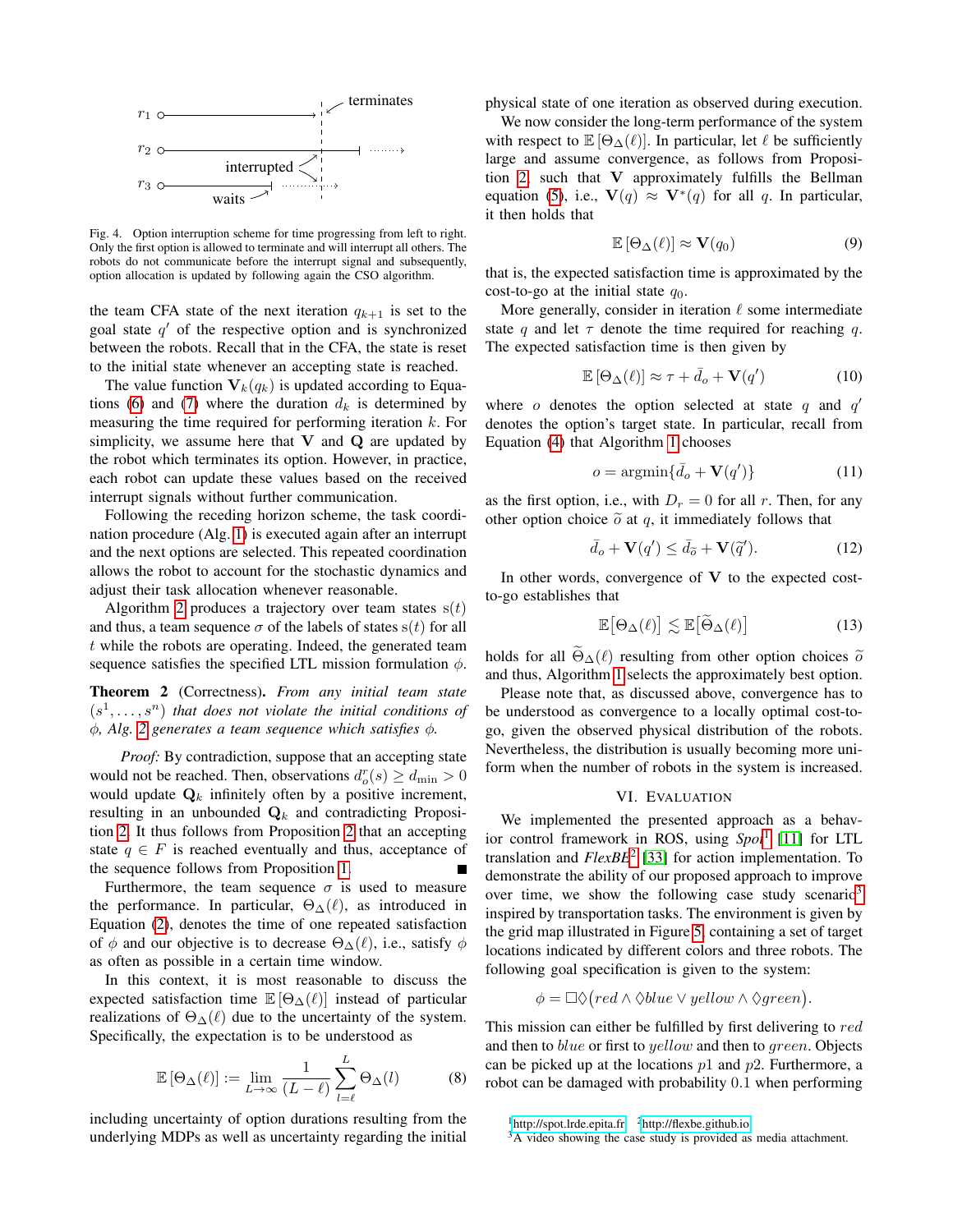

<span id="page-7-0"></span>Fig. 5. Case study environment with robots R1, R2, and R3. Shown right are the states in which a robot can be during transportation, including transition conditions. The considered MDP is the product of both parts.

a delivery and while being damaged, no new object can be picked up. A damaged robot can be repaired at station.

We observe the following when comparing our approach ("learning") with a non-adaptive version ("static"), obtained by modifying the bid in Equation [\(4\)](#page-4-2) to not include  $V(q_i)$ . In the beginning, both approaches fulfill the mission by choosing red/blue and "static" never changes this behavior. However, "learning" already chooses *yellow/green* in the third iteration and sticks to this variant as the estimated completion time after delivering to *yellow* is well below the one previously observed after delivering to red. This difference can especially be seen in Figure [6,](#page-7-1) which illustrates the grid occupancy during the experiments.

After seven repeated satisfactions, the robot which previously delivered to green gets damaged. In the following re-allocation phase, a second robot helps with delivery to green, but still, this event results in a significantly increased time to satisfy the mission for the eighth iteration. As a consequence, the red/blue choice is explored again, but still yields a higher duration. Finally, the robots converge to the yellow/green behavior to achieve a lower average completion time and also another disturbance during a later iteration does not change this anymore.

Figure [7](#page-7-2) shows the measured completion times for repeated satisfaction of the mission. Note that these times vary due to the different durations of the navigation actions, as well as specifically due to the varying relative timings caused by the emergent behavior of two robots following the more time consuming task in parallel. Nevertheless, the expected completion time  $\mathbb{E} [\Theta_{\Delta}(\ell)]$  as defined in Equation [\(8\)](#page-6-1) is indeed lower in the learning case and here converges to the optimal time. For an L bounded by the number of repeated simulations, we get an average  $\mathbb{E}[\Theta_{\Delta}^{s}(\ell)] = 50.8$  seconds



Fig. 6. Grid occupancy during execution of the learning case (red) and the static case (blue). A higher saturation indicates a longer total duration spent by any robot in the respective cell.



Fig. 7. Mission satisfaction times (in seconds) in the two different cases.

for "static" and  $\mathbb{E} [\Theta_{\Delta}^{\mathbb{I}}(\ell)] = 34.0$  seconds for "learning".

Figure [8](#page-7-3) shows the cost-to-go approximations  $V$  for CFA states  $q_3$  (yellow has been served) and  $q_2$  (red has been served). Initially,  $\mathbf{V}(q_i) = 0, \forall q_i$  and updates are performed online after each task progress (see Alg. [2\)](#page-5-3). The increase in the estimate in iteration eight is particularly visible here. In addition,  $V(q_2)$  as approximated in the static case is visualized in Figure [8.](#page-7-3) Since the team sequence in the static case describes repeated CFA runs via  $q_2$ , the resulting value function provides a useful comparison to the learning case.

## <span id="page-7-2"></span>VII. CONCLUSIONS

We presented a framework which enables to synthesize multi-robot policies from a single LTL specification that describes repetitive tasks. Instead of planning one fixed policy, we proposed a receding horizon execution in which the task allocation can be revised to adjust for uncertainty in the environment. In particular, allocation is decided by following a decentralized coordination scheme based on auctions, considering not only the immediate task costs, but also an estimate of the long-term desirability of a particular assignment. This estimate is improved over time while the tasks are executed.

With LTL as a general formalism to describe a wide range of tasks, the presented results are applicable to numerous systems which can be modeled as MDPs, specifically in the area of logistics, factory automation, and service robotics.

*This work was supported by the EU H2020 Research and Innovation Programme under GA No. 731869 (Co4Robots). The third author is supported by the H2020 ERC Starting Grant BUCOPHSYS, the Swedish Research Council (VR), the Swedish Foundation for Strategic Research (SSF), and the Knut och Alice Wallenberg Foundation (KAW).*



<span id="page-7-3"></span><span id="page-7-1"></span>Fig. 8. Value function (expected cost-to-go) of CFA states in the "learning" case. Shown dashed is the value function of  $q_2$  as approximated in the "static" case although it is not being considered for assignment there.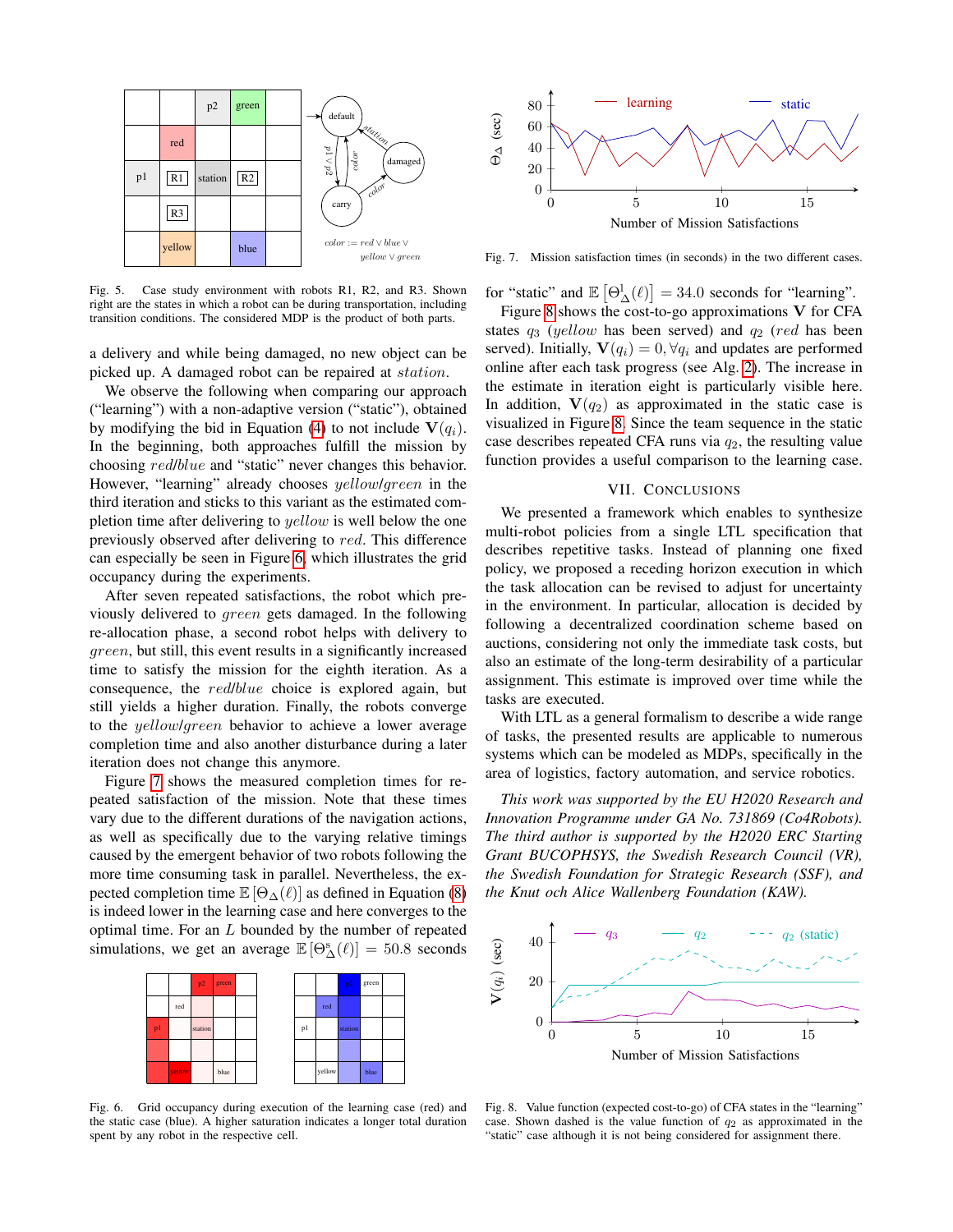#### **REFERENCES**

- <span id="page-8-11"></span>[1] Derya Aksaray, Austin Jones, Zhaodan Kong, Mac Schwager, and Calin Belta. [Q-learning for robust satisfaction of signal](https://doi.org/10.1109/CDC.2016.7799279) [temporal logic specifications.](https://doi.org/10.1109/CDC.2016.7799279) In *Conference on Decision and Control (CDC)*, pages 6565–6570. IEEE, 2016.
- <span id="page-8-21"></span>[2] Christopher Amato, George Konidaris, Ariel Anders, Gabriel Cruz, Jonathan P How, and Leslie P Kaelbling. [Policy](https://doi.org/10.1177/0278364916679611) [search for multi-robot coordination under uncertainty.](https://doi.org/10.1177/0278364916679611) *The International Journal of Robotics Research*, 35(14):1760– 1778, 2016.
- <span id="page-8-0"></span>[3] Christel Baier and Joost-Pieter Katoen. *Principles of model checking*. MIT press Cambridge, 2008.
- <span id="page-8-16"></span>[4] Trapit Bansal, Jakub Pachocki, Szymon Sidor, Ilya Sutskever, and Igor Mordatch. [Emergent complexity via multi-agent](https://arxiv.org/abs/1710.03748) [competition.](https://arxiv.org/abs/1710.03748) *arXiv preprint arXiv:1710.03748*, 2017.
- <span id="page-8-1"></span>[5] Calin Belta, Boyan Yordanov, and Ebru Aydin Gol. *Formal Methods for Discrete-Time Dynamical Systems*, volume 89. Springer, 2017.
- <span id="page-8-22"></span>[6] Daniel S Bernstein, Robert Givan, Neil Immerman, and Shlomo Zilberstein. [The complexity of decentralized control](https://doi.org/10.1287/moor.27.4.819.297) [of Markov decision processes.](https://doi.org/10.1287/moor.27.4.819.297) *Mathematics of operations research*, 27(4):819–840, 2002.
- <span id="page-8-18"></span>[7] Graeme Best, Oliver M Cliff, Timothy Patten, Ramgopal R Mettu, and Robert Fitch. [Decentralised Monte Carlo tree](http://wafr2016.berkeley.edu/papers/WAFR_2016_paper_50.pdf) [search for active perception.](http://wafr2016.berkeley.edu/papers/WAFR_2016_paper_50.pdf) In *Proc. of WAFR*, 2016.
- <span id="page-8-15"></span>[8] Lucian Busoniu, Robert Babuska, and Bart De Schutter. [A](https://doi.org/10.1109/TSMCC.2007.913919) [comprehensive survey of multiagent reinforcement learning.](https://doi.org/10.1109/TSMCC.2007.913919) *IEEE Transactions on Systems, Man, and Cybernetics – Part C: Applications and Reviews, 38 (2)*, 2008.
- <span id="page-8-20"></span>[9] Sandeep P Chinchali, Scott C Livingston, Marco Pavone, and Joel W Burdick. [Simultaneous model identification and task](https://doi.org/10.1109/ICRA.2016.7487553) [satisfaction in the presence of temporal logic constraints.](https://doi.org/10.1109/ICRA.2016.7487553) In *International Conference on Robotics and Automation (ICRA)*, pages 3682–3689. IEEE, 2016.
- <span id="page-8-25"></span>[10] Han-Lim Choi, Luc Brunet, and Jonathan P How. [Consensus](https://doi.org/10.1109/TRO.2009.2022423)[based decentralized auctions for robust task allocation.](https://doi.org/10.1109/TRO.2009.2022423) *IEEE Transactions on Robotics*, 25(4):912–926, 2009.
- <span id="page-8-30"></span>[11] Alexandre Duret-Lutz, Alexandre Lewkowicz, Amaury Fauchille, Thibaud Michaud, Etienne Renault, and Laurent Xu. [Spot 2.0 — a framework for LTL and](http://www.lrde.epita.fr/dload/papers/duret.16.atva2.pdf)  $\omega$ -automata [manipulation.](http://www.lrde.epita.fr/dload/papers/duret.16.atva2.pdf) In *International Symposium on Automated Technology for Verification and Analysis (ATVA)*. Springer, October 2016.
- <span id="page-8-17"></span>[12] Mohammad Ghavamzadeh, Sridhar Mahadevan, and Rajbala Makar. [Hierarchical multi-agent reinforcement learning.](https://doi.org/10.1007/s10458-006-7035-4) *Autonomous Agents and Multi-Agent Systems*, 13(2):197–229, 2006.
- <span id="page-8-4"></span>[13] Meng Guo and Dimos V Dimarogonas. [Multi-agent plan](http://dx.doi.org/10.1177/0278364914546174) [reconfiguration under local LTL specifications.](http://dx.doi.org/10.1177/0278364914546174) *The International Journal of Robotics Research*, 34(2):218–235, 2015.
- <span id="page-8-5"></span>[14] Meng Guo and Dimos V Dimarogonas. [Task and Motion](https://doi.org/10.1109/TASE.2016.2628389) [Coordination for Heterogeneous Multiagent Systems With](https://doi.org/10.1109/TASE.2016.2628389) [Loosely Coupled Local Tasks.](https://doi.org/10.1109/TASE.2016.2628389) *IEEE Transactions on Automation Science and Engineering*, 14(2):797–808, 2017.
- <span id="page-8-10"></span>[15] Austin Jones, Derya Aksaray, Zhaodan Kong, Mac Schwager, and Calin Belta. [Robust Satisfaction of Temporal Logic](https://arxiv.org/abs/1510.06460) [Specifications via Reinforcement Learning.](https://arxiv.org/abs/1510.06460) *arXiv preprint arXiv:1510.06460*, 2015.
- <span id="page-8-26"></span>[16] Sven Koenig, C Tovey, M Lagoudakis, V Markakis, David Kempe, Pinar Keskinocak, A Kleywegt, Adam Meyerson, and Sonal Jain. [The power of sequential single-item auctions](https://dl.acm.org/citation.cfm?id=1597457) [for agent coordination.](https://dl.acm.org/citation.cfm?id=1597457) In *Proceedings of the National Conference on Artificial Intelligence*, volume 21, page 1625, 2006.
- <span id="page-8-31"></span>[17] Orna Kupferman and Moshe Y Vardi. [Model checking of](http://dx.doi.org/10.1023/A:1011254632723) [safety properties.](http://dx.doi.org/10.1023/A:1011254632723) *Formal Methods in System Design*, 19(3): 291–314, 2001.
- <span id="page-8-32"></span>[18] Bruno Lacerda, David Parker, and Nick Hawes. [Optimal and](https://doi.org/10.1109/IROS.2014.6942756) [dynamic planning for Markov decision processes with co-safe](https://doi.org/10.1109/IROS.2014.6942756) [LTL specifications.](https://doi.org/10.1109/IROS.2014.6942756) In *IEEE/RSJ International Conference on Intelligent Robots and Systems*, pages 1511–1516. IEEE, 2014.
- <span id="page-8-24"></span>[19] Michail G Lagoudakis, Evangelos Markakis, David Kempe, Pinar Keskinocak, Anton J Kleywegt, Sven Koenig, Craig A Tovey, Adam Meyerson, and Sonal Jain. [Auction-Based](http://citeseerx.ist.psu.edu/viewdoc/summary?doi=10.1.1.160.5922) [Multi-Robot Routing.](http://citeseerx.ist.psu.edu/viewdoc/summary?doi=10.1.1.160.5922) In *Robotics: Science and Systems*, volume 5, pages 343–350, 2005.
- <span id="page-8-13"></span>[20] Xiao Li and Calin Belta. [A Hierarchical Reinforcement](https://arxiv.org/abs/1606.06355) [Learning Method for Persistent Time-Sensitive Tasks.](https://arxiv.org/abs/1606.06355) *arXiv preprint arXiv:1606.06355*, 2016.
- <span id="page-8-12"></span>[21] Xiao Li, Cristian-Ioan Vasile, and Calin Belta. [Reinforcement](https://arxiv.org/abs/1612.03471) [Learning With Temporal Logic Rewards.](https://arxiv.org/abs/1612.03471) *arXiv preprint arXiv:1612.03471*, 2016.
- <span id="page-8-8"></span>[22] Michael L Littman, Ufuk Topcu, Jie Fu, Charles Isbell, Min Wen, and James MacGlashan. [Environment-Independent Task](https://arxiv.org/abs/1704.04341) [Specifications via GLTL.](https://arxiv.org/abs/1704.04341) *arXiv preprint arXiv:1704.04341*, 2017.
- <span id="page-8-19"></span>[23] Ryan Lowe, Yi Wu, Aviv Tamar, Jean Harb, Pieter Abbeel, and Igor Mordatch. [Multi-Agent Actor-Critic for Mixed](https://arxiv.org/abs/1706.02275) [Cooperative-Competitive Environments.](https://arxiv.org/abs/1706.02275) *arXiv preprint arXiv:1706.02275*, 2017.
- <span id="page-8-29"></span>[24] Thibaut Munzer, Marc Toussaint, and Manuel Lopes. [Effi](https://doi.org/10.1007/s10514-017-9674-5)[cient behavior learning in human–robot collaboration.](https://doi.org/10.1007/s10514-017-9674-5) *Autonomous Robots*, pages 1–13, 2017.
- <span id="page-8-23"></span>[25] Shayegan Omidshafiei, Ali-Akbar Agha-Mohammadi, Christopher Amato, Shih-Yuan Liu, Jonathan P How, and John Vian. [Decentralized control of multi-robot partially](http://dx.doi.org/10.1177/0278364917692864) [observable Markov decision processes using belief space](http://dx.doi.org/10.1177/0278364917692864) [macro-actions.](http://dx.doi.org/10.1177/0278364917692864) *The International Journal of Robotics Research*, 36(2):231–258, 2017.
- <span id="page-8-14"></span>[26] Chris Paxton, Vasumathi Raman, Gregory D Hager, and Marin Kobilarov. [Combining Neural Networks and Tree](https://arxiv.org/abs/1703.07887) [Search for Task and Motion Planning in Challenging Envi](https://arxiv.org/abs/1703.07887)[ronments.](https://arxiv.org/abs/1703.07887) *arXiv preprint arXiv:1703.07887*, 2017.
- <span id="page-8-7"></span>[27] Nir Piterman, Amir Pnueli, and Yaniv Sa'ar. [Synthesis of](http://dx.doi.org/10.1007/11609773) [reactive \(1\) designs.](http://dx.doi.org/10.1007/11609773) In *Verification, Model Checking, and Abstract Interpretation*, pages 364–380. Springer, 2006.
- <span id="page-8-6"></span>[28] Vasumathi Raman and Hadas Kress-Gazit. [Synthesis for](http://ieeexplore.ieee.org/xpls/abs_all.jsp?arnumber=6907487) [multi-robot controllers with interleaved motion.](http://ieeexplore.ieee.org/xpls/abs_all.jsp?arnumber=6907487) In *International Conference on Robotics and Automation (ICRA)*, pages 4316–4321. IEEE, 2014.
- <span id="page-8-27"></span>[29] Khashayar Rohanimanesh and Sridhar Mahadevan. [Learning](http://papers.nips.cc/paper/2204-learning-to-take-concurrent-actions.pdf) [to take concurrent actions.](http://papers.nips.cc/paper/2204-learning-to-take-concurrent-actions.pdf) In *Advances in neural information processing systems (NIPS)*, pages 1651–1658, 2003.
- <span id="page-8-28"></span>[30] Khashayar Rohanimanesh and Sridhar Mahadevan. [Coar](https://doi.org/10.1145/1102351.1102442)[ticulation: An approach for generating concurrent plans in](https://doi.org/10.1145/1102351.1102442) [markov decision processes.](https://doi.org/10.1145/1102351.1102442) In *International Conference on Machine Learning (ICML)*, pages 720–727. ACM, 2005.
- <span id="page-8-2"></span>[31] Sheldon M Ross. *Applied Probability Models with Optimization Applications*. Holden Day, San Francisco, 1970.
- <span id="page-8-9"></span>[32] Dorsa Sadigh, Eric S Kim, Samuel Coogan, S Shankar Sastry, and Sanjit A Seshia. [A learning based approach to control](https://doi.org/10.1109/CDC.2014.7039527) [synthesis of markov decision processes for linear temporal](https://doi.org/10.1109/CDC.2014.7039527) [logic specifications.](https://doi.org/10.1109/CDC.2014.7039527) In *Conference on Decision and Control*, pages 1091–1096. IEEE, 2014.
- <span id="page-8-33"></span>[33] Philipp Schillinger, Stefan Kohlbrecher, and Oskar von Stryk. [Human-Robot Collaborative High-Level Control with Appli](http://dx.doi.org/10.1109/ICRA.2016.7487442)[cation to Rescue Robotics.](http://dx.doi.org/10.1109/ICRA.2016.7487442) In *IEEE International Conference on Robotics and Automation*, Stockholm, Sweden, May 2016.
- <span id="page-8-3"></span>[34] Philipp Schillinger, Mathias Bürger, and Dimos V Dimarogonas. [Auctioning over Probabilistic Options for Temporal](http://urn.kb.se/resolve?urn=urn%3Anbn%3Ase%3Akth%3Adiva-224329) [Logic-Based Multi-Robot Cooperation under Uncertainty.](http://urn.kb.se/resolve?urn=urn%3Anbn%3Ase%3Akth%3Adiva-224329) In *IEEE International Conference on Robotics and Automation*. Brisbane, 2018.